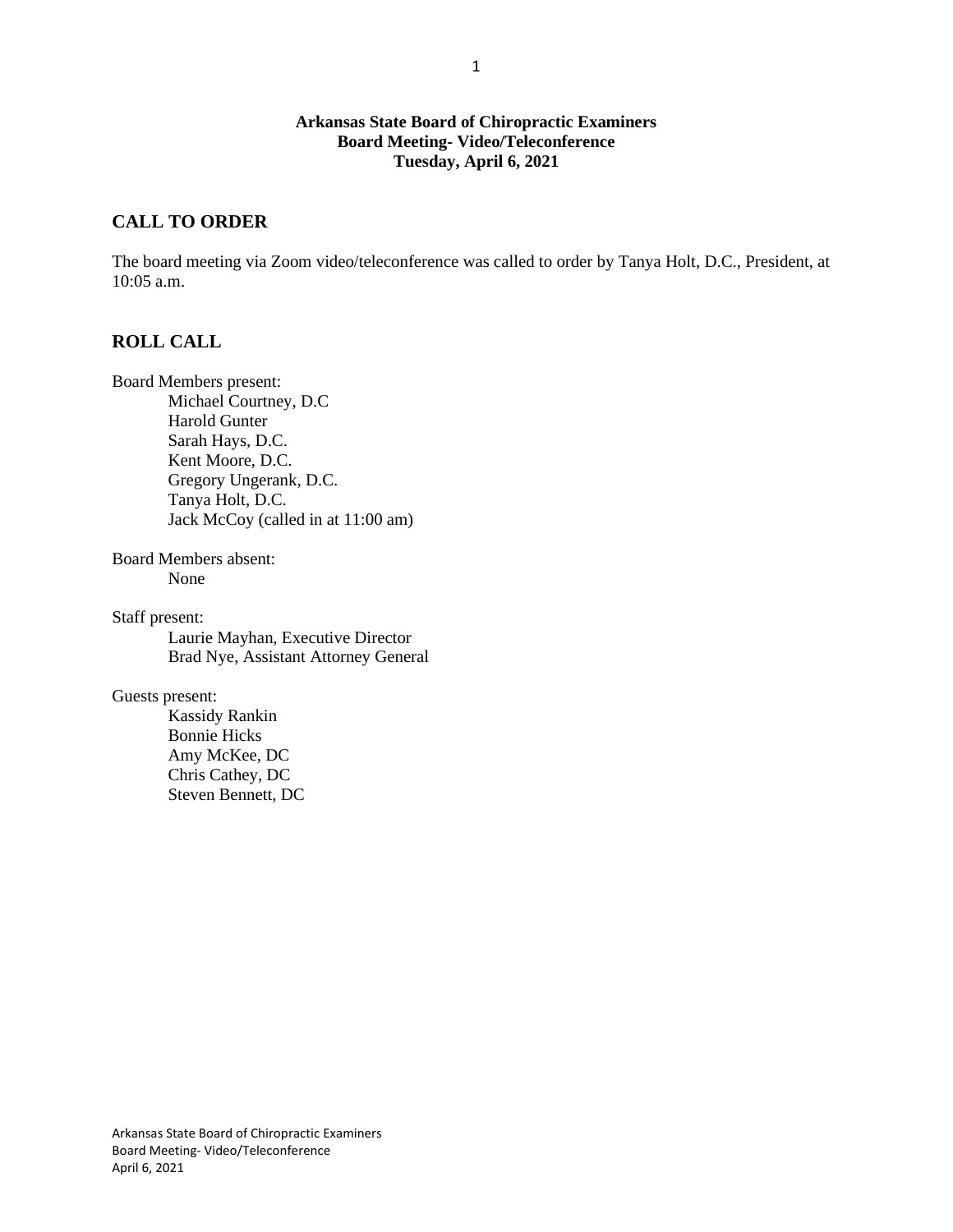# **NEW LICENSEE ORIENTATION**

The new licensee orientation was held today via video conference for new licensees due to current social distancing guidelines. However, licenses will still be issued this day for those that were scheduled to receive a license today and are in attendance. All applications were reviewed and approved by Dr. Michael Courtney prior to today's meeting.

Each board member was given a turn to speak to the new licensees. Then Mrs. Bonnie Hicks spoke on behalf of the Arkansas Chiropractic Physicians association and Dr. Steven Bennett spoke on behalf of the Arkansas Chiropractic Society. The board's director then went over some new licensee orientation materials.

Congratulations to the following applicants who received their license this day with their attendance at today's orientation.

|   | License # | <b>First Name</b> | MI | <b>Last Name</b> |
|---|-----------|-------------------|----|------------------|
| 1 | 16275     | Lauren            | А  | Medina           |
| 2 | 16276     | Jason             |    | Garrett          |
| 3 | 16277     | Scott             | S  | Gracey           |
| 4 | 16278     | Michael           | D  | Riley            |
| 5 | 16279     | Parker            | А  | Swiggart         |
| 6 | 16280     | Kelsey            | D  | Howard           |
|   |           |                   |    |                  |

|  | $nrrn++$ | M | Goodlett |
|--|----------|---|----------|
|  |          |   |          |

**Garrett Goodlett** has been approved for attendance at today's orientation, however, he will not graduate until the end of April. A license will be issued once he graduates and submits his final chiropractic transcript and a copy of his diploma, which will then complete his application.

# **Board recessed at 11:04 am before resuming the business meeting at 11:14 am.**

## **MINUTES**

Dr. Moore motioned to accept the January 12, 2021 minutes, seconded by Dr. Ungerank. Motion passed

# **DIRECTOR'S REPORTS**

#### **Budget Report**

An itemized cash flow statement for FY2021 (July 1, 2020 – June 30, 2021) was presented to the Board along with accounting reports through February. The allotted budget for FY21 is **\$187,370.00**. Total amount expended thus far for FY2021 is **\$97,152.43.** Total revenue received thus far for FY21 is \$**185,546.48**, which includes monies receipted, interest distribution, and rebates or transfers received, however this amount does not include March's interest as the accounting report has not been received yet for March. A list of all agency expenditures for January - March was also provided.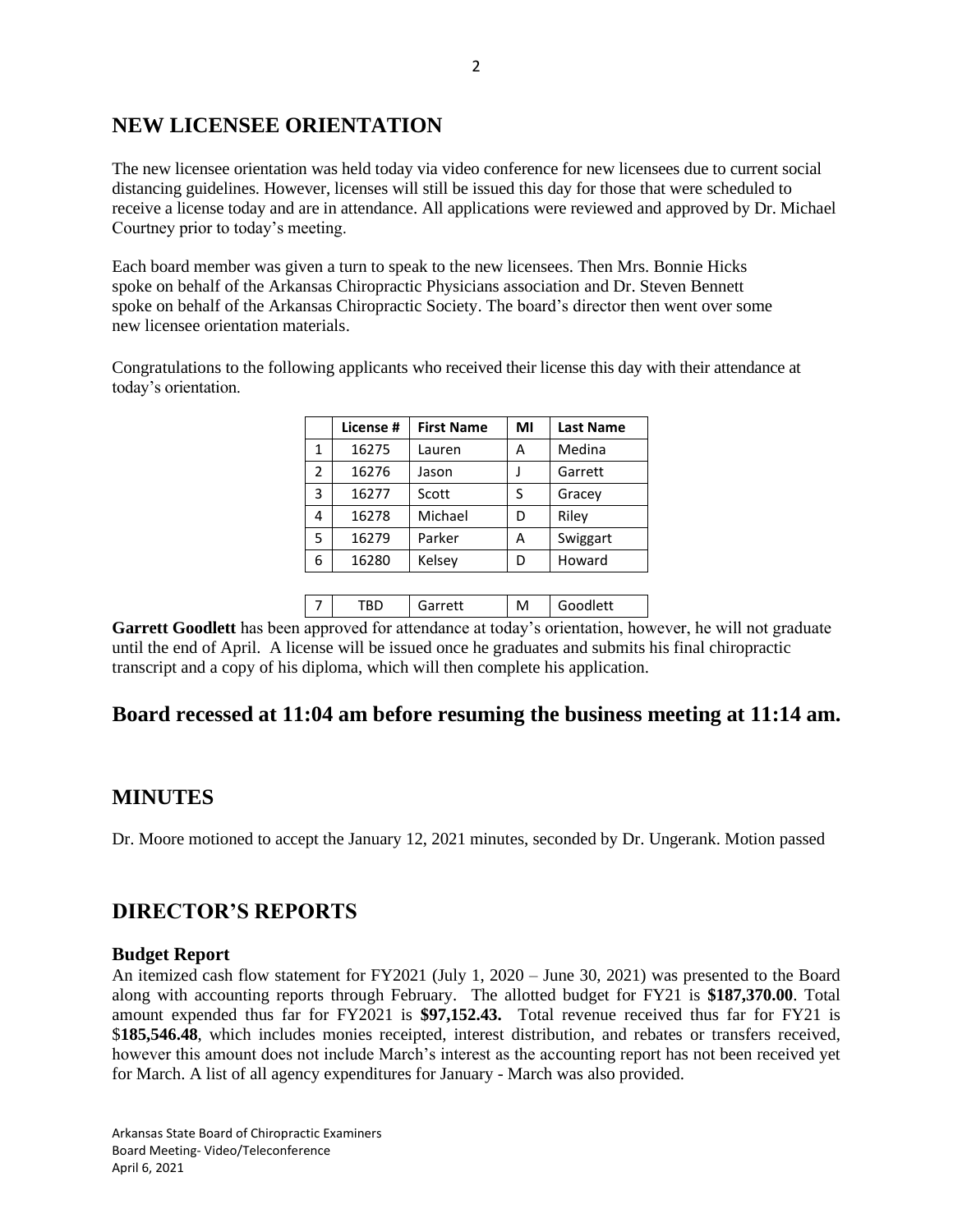#### **(July 1, 2020– March 31, 2021) FY2021**

| <b>CE</b> Status     | # of Applications | # of Hours | <b>Fee Due</b> | <b>Fee Paid</b> |
|----------------------|-------------------|------------|----------------|-----------------|
| Approved             | 555               | 3897.5     | \$19,487.50    | \$19,487.50     |
| Approved w/exception |                   | 8          | \$40.00        | \$40.00         |
| Not Approved         |                   | 16         | \$80.00        | \$80.00         |
| Pending              | 0                 | 0          | \$ 0.00        | \$ 0.00         |
| Cancelled            |                   | 87         | \$435.00       | \$435.00        |
| Incomplete           | $\theta$          | 0          | \$0.00         | \$0.00          |
| Void                 | 0                 |            | \$ 0.00        | \$0.00          |
| <b>Total:</b>        | 559               | 4,008.50   | \$20,042.50    | \$20,042.50     |

**AR7967**: TX Chiro. Assoc., exception was to disallow breaks to count as CE hours.

**AR8259**: UCA of OK, not approved due submitting additional info late and having a speaker who is known for teaching nonscientific content not related to the practice of Chiropractic. Geoffrey Riccio, DC courses will not be approved in the future. **Cancelled** courses were due to the sponsor's cancellation because of Covid.

### **2021 Licenses Stats**

 Active Licensees Active Out of State Licensees Inactive Licensees **4** Externs

**21** Licenses Forfeited for failure to renew within 60 days after 12/31/2020 license expiration or communication by

| ASBCE. |              |              |          |      |            |            |                                    |
|--------|--------------|--------------|----------|------|------------|------------|------------------------------------|
| 776    | Bryant       | Wendell      |          | D.C. | 04/02/1966 | 12/31/2020 | <b>Vol. Non-Renewal of License</b> |
| 845    | Carter       | Gaylon       | E        | D.C. | 01/15/1977 | 12/31/2020 | Non-Renewal of License             |
| 1598   | Gardner      | Tara         |          | D.C. | 07/25/2002 | 12/31/2020 | Non-Renewal of License             |
| 1074   | Hickman, Jr. | Α.           | Guy      | D.C. | 02/15/1986 | 12/31/2020 | Non-Renewal of License             |
| 15702  | Hoffecker    | Denise       | U        | D.C. | 01/26/2010 | 12/31/2020 | Non-Renewal of License             |
| 961    | Manire       | Steven       | G        | D.C. | 01/17/1981 | 12/31/2020 | <b>Vol. Non-Renewal of License</b> |
| 997    | Roth         | Larry        | R        | D.C. | 07/18/1982 | 12/31/2020 | Non-Renewal of License             |
| 1713   | Selberg      | Stuart       | W        | D.C. | 07/24/2007 | 12/31/2020 | Non-Renewal of License             |
| 1462   | Tougas, Jr.  | Bernard      | M        | D.C. | 07/27/1997 | 12/31/2020 | Non-Renewal of License             |
| 15942  | Bauer        | Matthew      | Alan     | D.C. | 01/19/2012 | 12/31/2020 | Non-Renewal of License             |
| 16011  | Chenteyl     | Ivory        | Brynn    | D.C. | 01/24/2013 | 12/31/2020 | Non-Renewal of License             |
| 16148  | Hill         | Chez         | Khalid   | D.C. | 07/21/2016 | 12/31/2020 | Non-Renewal of License             |
| 16172  | Courtney     | Kirsten      | Michelle | D.C. | 07/20/2017 | 12/31/2020 | Non-Renewal of License             |
| 16222  | <b>Bilbo</b> | Kaitlin      | Parker   | D.C. | 07/16/2019 | 12/31/2020 | <b>Vol. Non-Renewal of License</b> |
| 16204  | English      | Matthew      | P        | D.C. | 01/15/2019 | 12/31/2020 | <b>Vol. Non-Renewal of License</b> |
| 16205  | English      | Kelsie       | Ann      | D.C. | 01/15/2019 | 12/31/2020 | <b>Vol. Non-Renewal of License</b> |
| 16223  | Thackery     | <b>Brett</b> | Joseph   | D.C. | 07/16/2019 | 12/31/2020 | Non-Renewal of License             |
| 16220  | McAfee       | Jason        | Lee      | D.C. | 04/09/2019 | 12/31/2020 | <b>Vol. Non-Renewal of License</b> |
| 16240  | Dingle       | Colin        | Rowe     | D.C. | 01/14/2020 | 12/31/2020 | Non-Renewal of License             |
| 16241  | Doolittle    | Leila        | Meredith | D.C. | 01/14/2020 | 12/31/2020 | Non-Renewal of License             |
| 16250  | Hart, V      | Martin       | Carroll  | D.C. | 04/07/2020 | 12/31/2020 | Non-Renewal of License             |

#### **FY2021**

A total of 7 Freedom of Information Act request have been received from January 6, 2021 to April 2, 2021. Please see the following page for the FOIA report.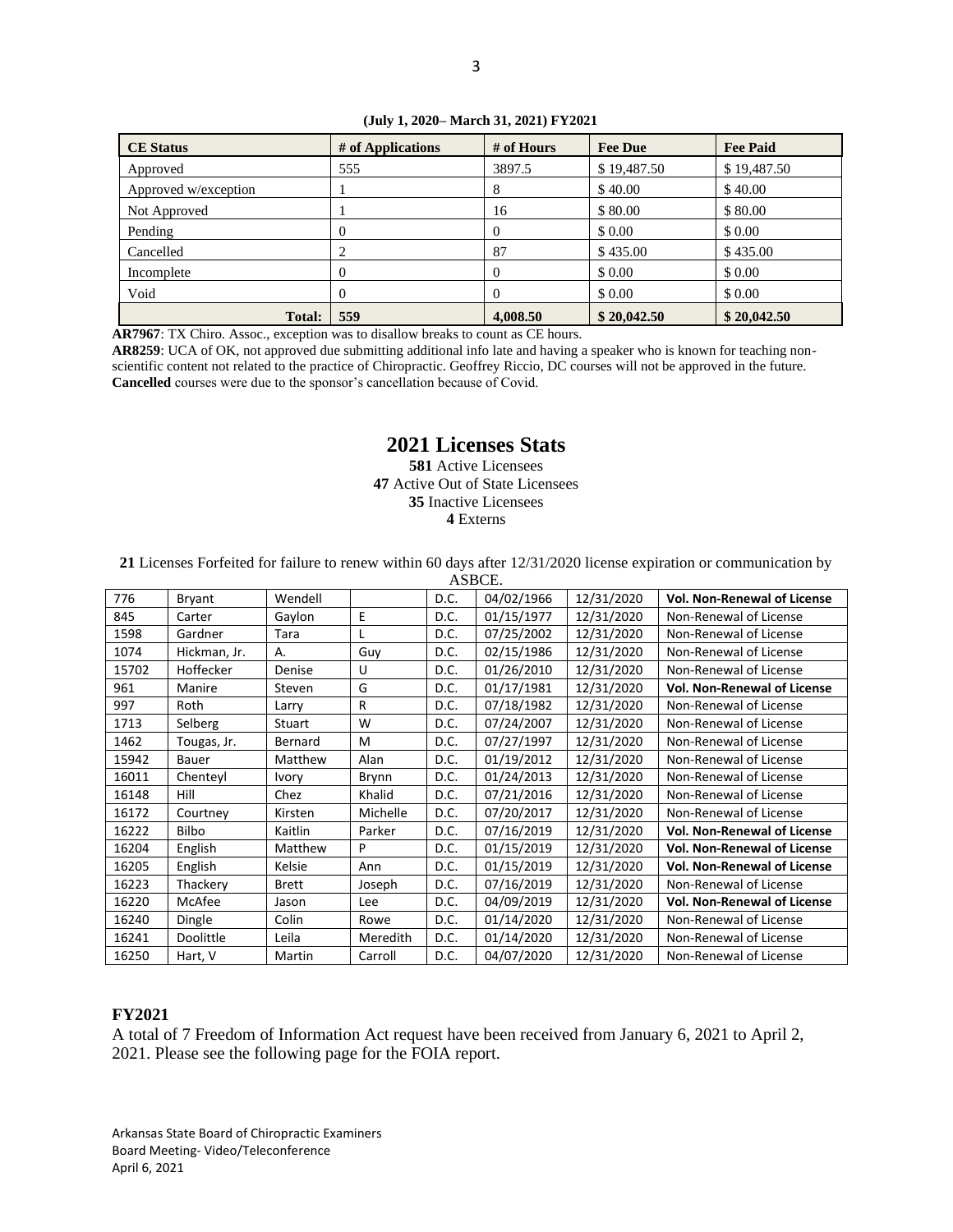Dr. Moore motioned to accept the director's reports. Motion seconded by Dr. Courtney. Motion passed. A directive was also given to the director to call those who did not renew for 2021 and make sure they are not practicing in the state.

# **OLD BUSINESS**

#### **Continuing Education Hours 2021**

The director put forth an onsite CE waiver request before the board during their April meeting as several questions had been received from licensees about CE requirements for 2021. The director explained that out of the 254 courses currently approved for 2021 only 25 of those are onsite courses and with the way things are going with the pandemic those courses could potentially switch to online courses. So, it doesn't look like our licensees will have many options of onsite CE for 2021. However, the board can only waive the onsite requirement as long as the Governor extends his Health Emergency order. Dr. Moore motioned to table this until the next meeting. Dr. Courtney seconded the motion. Motion passed.

#### **AR BlueCross BlueShield – Dr. Raker (1.32.20)**

The board tabled this item at their January meeting in order to discuss with board counsel at a later meeting since he could not attend the January meeting. Again, counsel could not attend todays meeting due to circumstances beyond his control, however the board still requested to meet with him as soon as possible to discuss this agenda item. Dr. Courtney motioned that the board have a special conference with board counsel. Motion seconded by Mr. Gunter. It was mentioned that a meeting should take place as soon as counsel is available to meet. Motion passed.

# **NEW BUSINESS**

### **COVID-19 Guidance updates**

Director drafted an updated guidance notice for the board to have in case they continue to get calls regarding the Governor's recent mask mandate ending as well as the continuation of the Public Health Emergency. Directive given to the director to post that document to the website without item #4.

#### **Telehealth/Telemedicine – Chiropractic**

Dr. Moore motioned to table this item for the next meeting in order to wait and see if current legislative bills pass regarding telemedicine. Motion seconded by Dr. Ungerank. Motion passed.

#### **License Reactivation request**

Dr. Ivory Chenteyl failed to renew her license by December  $31<sup>st</sup>$  or within sixty (60) days from the mailing of the January 5th late renewal notice by the board office. Her reactivation/late renewal was received March 10<sup>th</sup> and was postmarked March 9<sup>th</sup>, which was 5 days after the 60 day deadline. The board denied the request according to Ark. Admin. Code 007.33.8-2-E.6(c) which states, "An individual who submits a Renewal License Application more than sixty (60) days after the license expiration date is subject to all requirements governing new applicants under the Arkansas Chiropractic Practices Act. The Board may grant extensions for the continuing education requirement and/or late license renewal based upon the Board's opinion that extreme circumstances prevented timely license renewal. It is illegal to practice in Arkansas with a forfeited license." Therefore the board will require the licensee to reapply for licensure. A motion was made by Dr. Ungerank to deny the request according to 007.33.8-2-E.6(c) and the licensee will have to reapply for licensure. Motion seconded by Dr. Courtney. Motion passed.